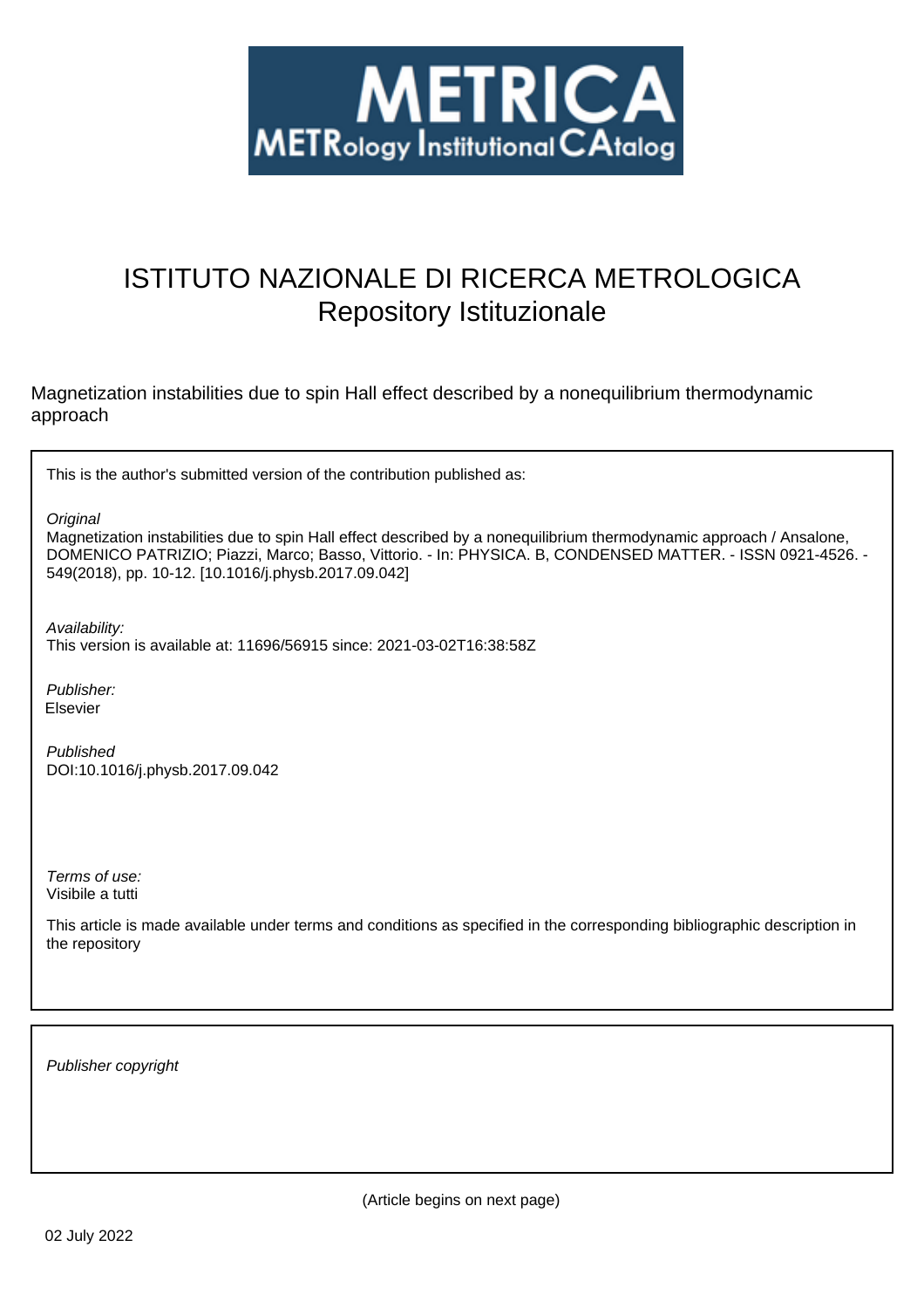# Magnetization instabilities due to Spin Hall effect described by a nonequilibrium thermodynamic approach

Patrizio Ansalone, Marco Piazzi, Vittorio Basso

Istituto Nazionale di Ricerca Metrologica, Strada delle Cacce, 91, 10135 Torino, ITALY

#### Abstract

Magnetization instabilities in an insulating ferromagnet can be induced because of the spin Hall effect in a Platinum side layer. In this paper we present a non equilibrium thermodynamic approach to jointly describe magnetization dynamics and magnetic moment transport in the insulating ferromagnet. We employ non equilibrium thermodynamics to derive the magnetic moment current which is injected into the ferromagnet from Pt. We find that the magnetic moment current induces a thermodynamic effective field which depends on the penetration depth of the current. By considering vector magnetization dynamic equation we show that this term is able to compensate the damping and can possibly give rise to instabilities and the onset of self-oscillations. We apply to the case of thin YIG and we derive the corresponding instability. The model predicts the threshold for the onset of self oscillations, without tunable parameters, which are in good agreement with recent experiments .

Key words: spin Hall torque, magnetic moment current, spin waves, nonequilibrium magnetization 2017 MSC: 00-01, 99-00

### 1. Introduction

The capability to inject, manipulate and detect spin polarized currents, represents one of the main objectives of the field of magnon spintronics [1]. A <sup>5</sup> particular relevance is seen in the presence of magnetization torque effects in ferromagnetic insulators (i.e. yttrium iron garnet, YIG) caused by the magneti $\mathfrak{F}$ moment current induced by a metallic side layer with a large spin Hall effect (i.e. platinum, Pt). In partic-

- <sup>10</sup> ular, it has recently been shown that when the direction of the injected moment is antiparallel to the magnetization of the ferromagnet, it is possible to gener<sup>30</sup> ate spontaneous magnetization dynamics [2]. As the magnetization current in the insulating ferromagnet
- is not carried by conduction electrons, but rather by out-of-equilibrium spin waves or magnons, the effect is different from the well known spin transfer torque

[3]. Although the generation of spin currents from magnetization dynamics is well documented [4], the inverse effect is less clear. Here we look at the problem from the point of view of the non equilibrium thermodynamic approach to the transport of magnetic moment originally developed by Johnson and Silsbee [5] and recently applied to the problem of transport of spin waves in insulators  $[6, 7]$ . To jointly describe magnetization dynamics and transport, it is necessary has to extend the thermodynamic theory to vector magnetization. In this paper we present such theoretical approach and we discuss the possibility to predict magnetization instabilities and selfoscillations induced by the spin Hall effect.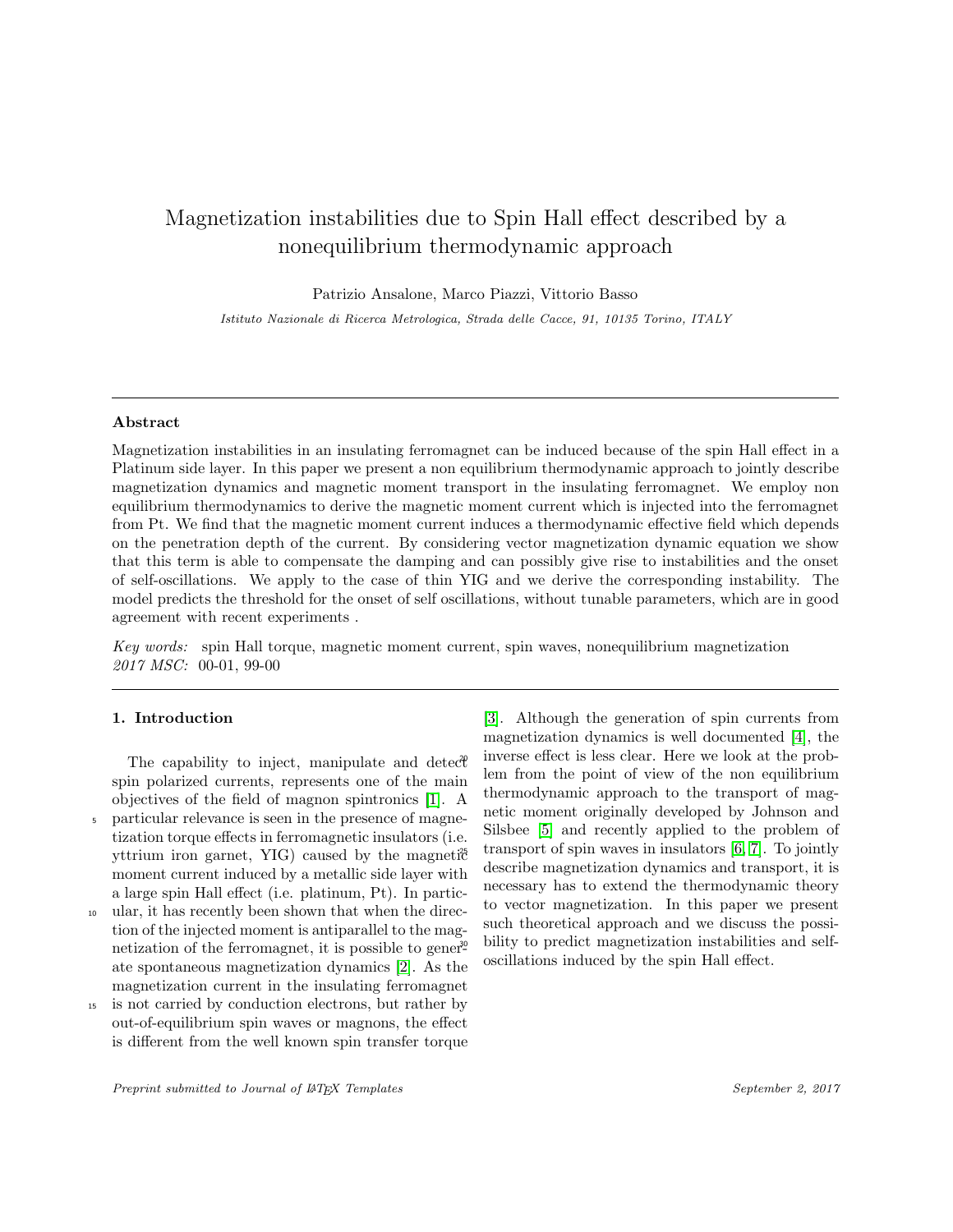#### 2. Nonequilibrium thermodynamics

The non equilibrium thermodynamics of fluxes and forces applied to the transport of magnetic moment <sup>35</sup> is based on a continuity equation for the magnetization and on a constitutive relationship between currents and generalized forces. For the scalar magnetization the continuity equation reads  $\partial M/\partial t$  +  $\nabla \cdot \mathbf{j}_M = H^*/\tau_M$ , where  $\mathbf{j}_M$  is the magnetic mo- $\frac{40}{40}$  ment current,  $H^*$  is the thermodynamic effective field  $H^* = H - H_{eq}(M)$  given by the difference between the magnetic field  $H$  and the equation of state at equilibrium  $H_{eq}(M)$  and  $\tau_M$  is a material dependent time constant. This last term corresponds to the

- <sup>45</sup> presence of sinks and sources for the magnetic moment as expected in a continuity equation. The general eralized force associated to the magnetic moment current results to be the gradient of the thermodynamic effective field  $H^*$ , then the constitutive relationship
- <sup>50</sup> reads  $\mathbf{j}_M = \mu_0 \sigma_M \nabla H^*$  where  $\sigma_M$  is the magnetic moment conductivity, which is a material dependent quantity[5, 6] .

In ferromagnets, characterized by a vector magnetization M, both equations must be generalized. A

- <sup>55</sup> particularly crucial point is to take into account that the continuity equation becomes a dynamic equation for the magnetization vector and therefore it should also includes the conservative torque term giving rise to the precessional motion of the magnetization vec-
- <sup>60</sup> tor. By writing this equation in the Landau-Lifshitz-Bloch style [8] we have

$$
\frac{\partial \mathbf{M}}{\partial t} + \nabla \cdot \mathbf{j}_{\mathbf{M}} = -\mu_0 \gamma_{\mathbf{L}} \mathbf{M} \times \mathbf{H}_{\text{eff}} + \frac{1}{\tau_{\mathbf{M}}} \mathbf{H}^* \qquad (1)
$$

where at the left-hand side of Eq. (1) one finds the time variation of the magnetization and the divergence of the magnetic moment current  $\mathbf{j}_M$  (a tensor quantity) and at the right-hand side the conservative torque and the damping term. The precessional torque term depends on the effective field of micromagnetism  $\mathbf{H}_{\text{eff}}$ , while the damping term depends  $q_B$ the vector thermodynamic effective field

$$
\mathbf{H}^* = \mathbf{H} - \mathbf{H}_{\text{eq}}(\mathbf{M})
$$
 (2)

 $\pi$ <sup>0</sup> The last term at the right hand side of Eq.(1) expresses at the same time the sinks and sources for the magnetic moment and the damping for the magnetization dynamics. Eq.(1) contains  $\mu_0$ , the permeability of vacuum, and  $\gamma_L$ , the gyromagnetic ratio for <sup>75</sup> electron, which are known constants, and the time constant  $\tau_M$  which is material dependent. In Eq.(2) H contains the contributions of both the applied and demagnetizing field, while  $H_{eq}(M)$  is the vector equation of state at equilibrium. Similarly to the scalar case, the constitutive relation is formally written as  $\mathbf{j}_{\mathbf{M}} = \mu_0 \sigma_{\mathbf{M}} \nabla \mathbf{H}^*$  where  $\sigma_{\mathbf{M}}$  is the magnetic moment conductivity, which is a now a tensor quantity.

The thermodynamic effective field  $H^*$  can be different from zero either because the magnetization is out of the equilibrium state or because the boundary conditions with a side layer are forcing a magnetic moment current which is absorbed by the ferromagnet. A complete solution of the joint problem would require to consider both the processes. Here we test the model by first solving the magnetic moment current problem along the specific direction imposed by the spin Hall effect layer and then by considering the additional effects of the out-of-equilibrium dynamics in the ferromagnet.

### <sup>95</sup> 3. Magnetic moment current induced by the spin Hall effect

The spin orbit torque effects are realized in bilayers in which the magnetic moment current is generated in a metal with a large spin Hall effect (such as Pt, Ta and W) and is transmitted into an insulation ferromagnet (i.e. YIG) that will experience an addition torque effect along the direction of the magnetic moment brought by the current (see Fig.1). Here we consider an electric current density in the metal,  $j_{\text{ev}}$ , direct along y, so that the magnetic moment current induced by the spin Hall effect results to be along  $x$  and the direction of the magnetic moment along z. The intensity of the current source is  $j_{\text{MS}} = -(\mu_{\text{B}}/e)\theta_{\text{SM}}j_{\text{ey}}$  where  $\mu_{\text{B}}$  is the Bohr magneton, e is the elementary charge.  $\theta_{\text{SH}}$  is the spin Hall angle that quantifies the efficiency of the conversion between charge current and magnetic moment current due to the spin Hall effect in metals with large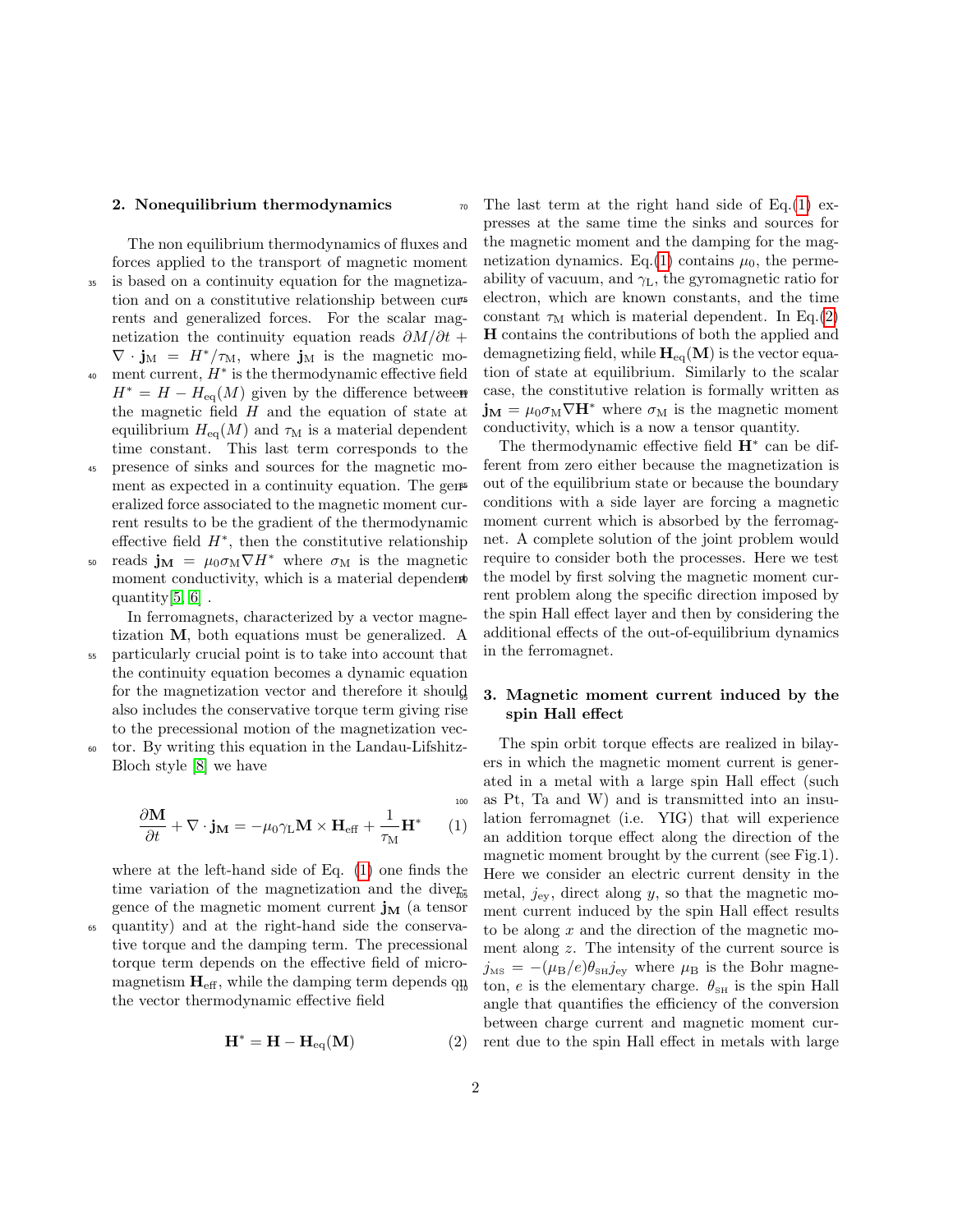spin-orbit coupling. The problem of the conduction

<sup>115</sup> of the magnetic moment along z through the layers can be solved taking both the continuity equation and the constitutive relationship in steady conditions. Considering both the the magnetic field and the magnetization are along  $z$ , Eq.(1) reduces to

$$
\frac{\partial M_{\rm z}}{\partial t} + \nabla \cdot \mathbf{j}_{\rm M_{\rm z}} = \frac{H_{\rm z}^*}{\tau_{\rm M}} \tag{3}
$$

- <sup>120</sup> For steady states, the result is a diffusion equation for the effective field  $l_i^2 \nabla_x^2 H_{i,z}^* = H_{i,z}^*$ , that can be solved layer by layer containing as a parameter the diffusion length  $l_i$  of each material [6]. We select the following dimensions: material 1 (i.e. spin Hall
- 125 metal) from  $x = -t_1$  to  $x = 0$  and material 2 (i.e. ferromagnetic insulator) from  $x = 0$  to  $x = t_2$  (see Fig. 1). With boundary conditions for the magnetic moment currents (we drop the subscirpt M for simplicity)  $j_1(-t_1) = j_2(t_2) = 0$ ,  $j_1(0) = j_2(0) = j_0$  we <sup>130</sup> obtain the following expressions

$$
j_1(x) = j_{\rm MS} \left[ 1 + \frac{\sinh(x/l_1)}{\sinh(t_1/l_1)} \right] + (j_0 - j_{\rm MS}) \frac{\sinh[(x+t_1)/l_1]}{\sinh(t_1/l_1)}(4)
$$
  
\n
$$
j_2(x) = -j_0 \frac{\sinh[(x-t_2)/l_2]}{\sinh(t_2/l_2)} \tag{5}
$$

The corresponding potential is  $H^*(x) = \tau_i \nabla_x j(x)$ . We have therefore

$$
H_1^*(x) = \frac{j_{\text{MS}} \cosh(x/l_1)}{v_1 \sinh(t_1/l_1)} + \frac{j_0 - j_{\text{MS}} \cosh[(x+t_1)/l_1]}{v_1 \sinh(t_1/l_1)}(6)
$$

$$
H_2^*(x) = -\frac{j_0}{v_2} \frac{\cosh[(x-t_2)/l_2]}{\sinh(t_2/l_2)}(7)
$$

where the parameter  $v_i = l_i / \tau_i$ , with the dimensions of a velocity, represents the conductance of the layer. <sup>135</sup> By using the boundary condition for the fields at  $x = 0, H_1^*(0) = H_2^*(0)$ , corresponding to a negligible interface resistance, we finally obtain the value of the current at the interface  $j_0$  as

$$
j_0 = j_{\text{MS}} \frac{v_{\text{eff}}}{v_1 \coth(t_1/(2l_1))}
$$
 (8)

where  $v_{\text{eff}}$ , defined as

$$
\frac{1}{v_{\text{eff}}} = \frac{1}{v_1 \tanh(t_1/l_1)} + \frac{1}{v_2 \tanh(t_2/l_2)}\tag{9}
$$

is the total magnetic moment conductance of the bilayer. The sought potential in the ferromagnet (2) is therefore

$$
H_2^*(x) = H_{2,0}^* \frac{\cosh((x - t_2)/l_2)}{\cosh(t_2/l_2)}\tag{10}
$$

where

$$
H_{2,0}^{*} = -\frac{j_{\text{MS}}}{v_1 \coth(t_1/(2l_1))} \frac{v_{\text{eff}}}{v_2 \tanh(t_2/l_2)} \tag{11}
$$



Figure 1: Scheme of the bilayer composed by (1) a metal with flows along  $x$ , the electric current is along  $y$  and the magnetic a large spin Hall effect (such as Pt, Ta and W) and (2) an insulating ferromagnet (i.e. YIG). The magnetic moment currents field is along z.

## 4. Magnetization dynamics

1.<br> **44** In view of the application of the non equilibrium thermodynamic theory to magnetization dynamics problems it is appropriate to derive the projections of Eq.(1) onto the plane perpendicular to the magnetization direction. By assuming negligible anisotropy,  $\mathbf{H}_{eq}$  we take  $\mathbf{H}_{eq}$  of Eq.(2) along the magnetization direction. Then, by defining  $\mathbf{m} = \mathbf{M}/M$ , Eq.(1) reduces to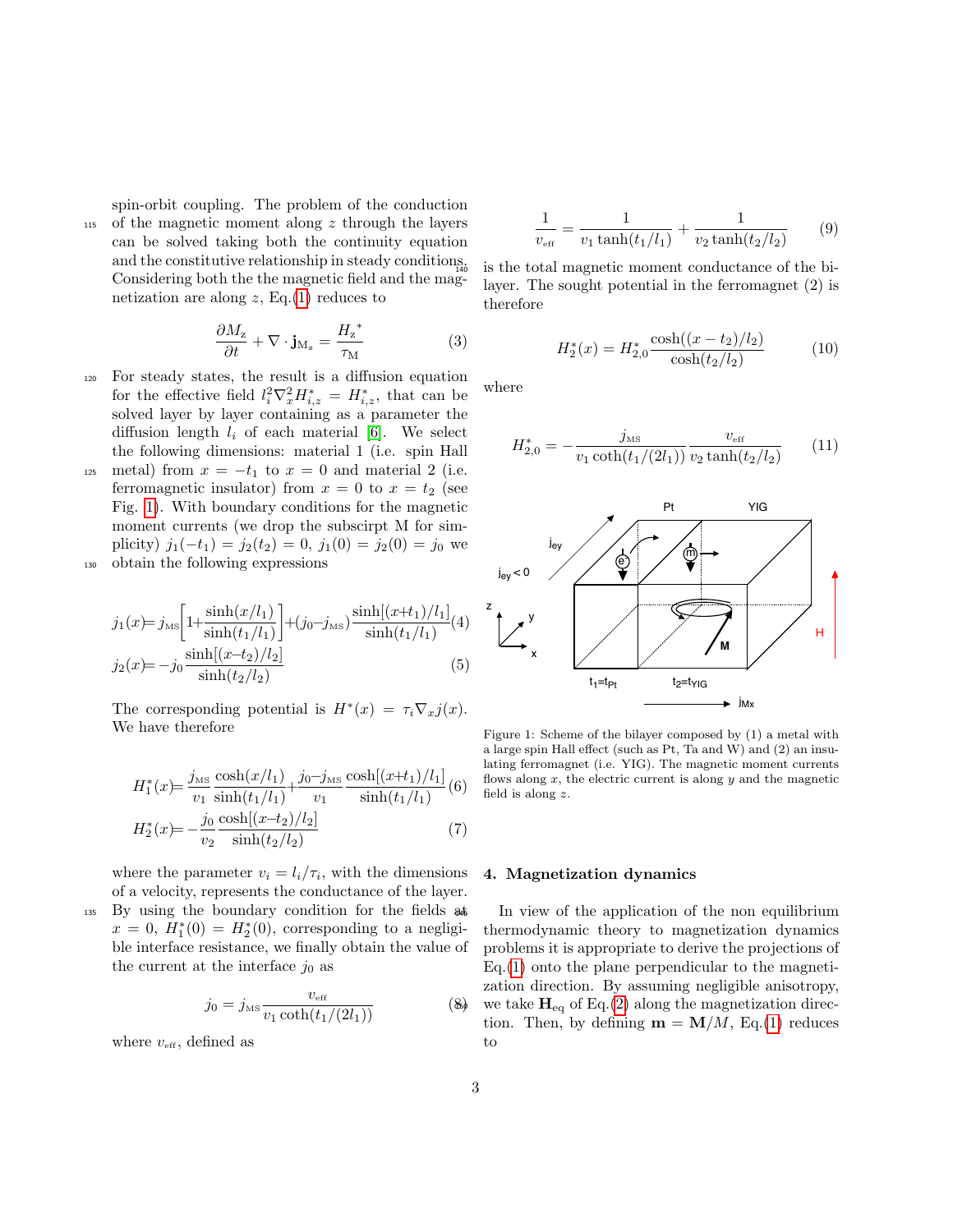$$
\frac{\partial \mathbf{m}}{\partial t} = -\mu_0 \gamma_L \mathbf{m} \times \left[ \mathbf{H}_{\text{eff}} - \alpha \mathbf{m} \times (\mathbf{H} - \tau_M \nabla \cdot \mathbf{j}_M) \right]
$$
(12)

where  $\alpha = (\mu_0 \gamma_L M \tau_M)^{-1}$  is the damping constant. It is worth to notice that the term  $\nabla \cdot \mathbf{j}_M$  describes the

<sup>155</sup> absorption of magnetic moment in the ferromagnet which is generated in the other layer, then the term can be is written as an additional field  $H_{\text{soft}} = \tau_M \nabla \cdot$  $\mathbf{j}_M$  representing the spin orbit torque. If  $\mathbf{H} = \mathbf{H}_{\text{soft}}^{195}$ one has the compensation of the damping and the <sup>160</sup> magnetization dynamics reduces to the precessional equation  $\partial \mathbf{m}/\partial t = -\mu_0 \gamma_L \mathbf{m} \times \mathbf{H}_{\text{eff}}$ .

In the present paper we limit to observe what happens if we just take, for the divergence of the magnetic moment current, the solution previously obtained in section 3 for the bilayer. We have  $\mathbf{H}_{\text{soft}}(x) =$  $H_{\text{YIG}}^{*}(x)\mathbf{e}_z$  where the space dependence is given by Eqs.  $(10)$  and  $(11)$ . The direction of the moment injected is along z, then the spin orbit torque term is also along z and it can be either a damping or an <sup>170</sup> anti-damping contribution depending on whether the magnetic moment injected is parallel or antiparallel to the magnetization of the ferromagnet. By taking the approximation of thin YIG thickness,  $t_{\text{YIG}} \ll l_{\text{YIG}}$ , we find at zero order in a  $t_{\text{YIG}}/l_{\text{YIG}}$  expansion, the spin <sup>175</sup> orbit torque field constant though the layer

$$
H_{\text{sot}} = -\frac{j_{\text{ms}}}{v_{\text{Pt}} \coth(t_{\text{Pt}}/(2l_{\text{Pt}}))}.
$$
 (13)

The condition of the compensation of damping can be used to predict the critical current as a function of the magnetic field and can be compared with experimental data on the bilayer Pt/YIG of Ref.[2]. <sup>180</sup> Experiments were conducted on thin YIG disks (20 nm thickness,  $2\mu$ m and  $4\mu$ m diameters) with applied magnetic field along a diameter  $(H_{a,z})$ . The magnetic field  $H$  is due to the sum of the applied and the demagnetizing field. Assuming the demagnetiz-<sup>185</sup> ing coefficient  $N_{d,x} \simeq 1$ , we derive the condition for instability as  $H_{az} + M_s = H_{sot}$ . In this condition the magnetization  **may be driven to an instability** leading to self oscillations. The threshold current, in this approximation, can be predicted by using only

<sup>190</sup> the spin diffusion parameters of Pt

$$
j_{\rm ey} = \frac{e}{\mu_{\rm B}} \frac{1}{\theta_{\rm SH}} v_{\rm Pt} \coth(t_{\rm Pt}/(2l_{\rm Pt})) (H_{\rm az} + M_s) \quad (14)
$$

By taking the saturation magnetization of the YIG film  $\mu_0 M_s = 0.215$  T, the Pt layer of thickness  $t_{\text{Pt}} = 8$ nm,  $\theta_{\text{SH}} = -0.056$  from [2] (the spin Hall angle for the magnetic moment is opposite with respect to the spin one) and by using the Pt values  $l_{\text{Pt}} = 7.3 \text{ nm}$ and  $v_{\text{Pt}} = 3 \text{ m/s}$  [6] we obtain the plot of Fig.2. The nice agreement at large magnetic field shows that the magnetic moment conductivity between layers can be well described by the thermodynamic approach presented here. At low magnetic fields, the fact that magnetization of the YIG may not be perfectly parallel to z due to incomplete saturation then giving a different type of magnetic moment conductivity, can explain the differences between model end experiments. This point can be improved by considering the injection of moments perpendicular to the magnetization.



Figure 2: Threshold electric current density  $j_{ey}$  of Pt corresponding to the onset of self oscillations in YIG due to the spin orbit torque effect. Points: experimental data after Ref.[2] on YIG disks (20 nm thickness,  $2\mu$ m and  $4\mu$ m diameters). Line: theory, Eq.(14) with parameters given in the text. The magnetic field is  $H = H_{az} + M_s$